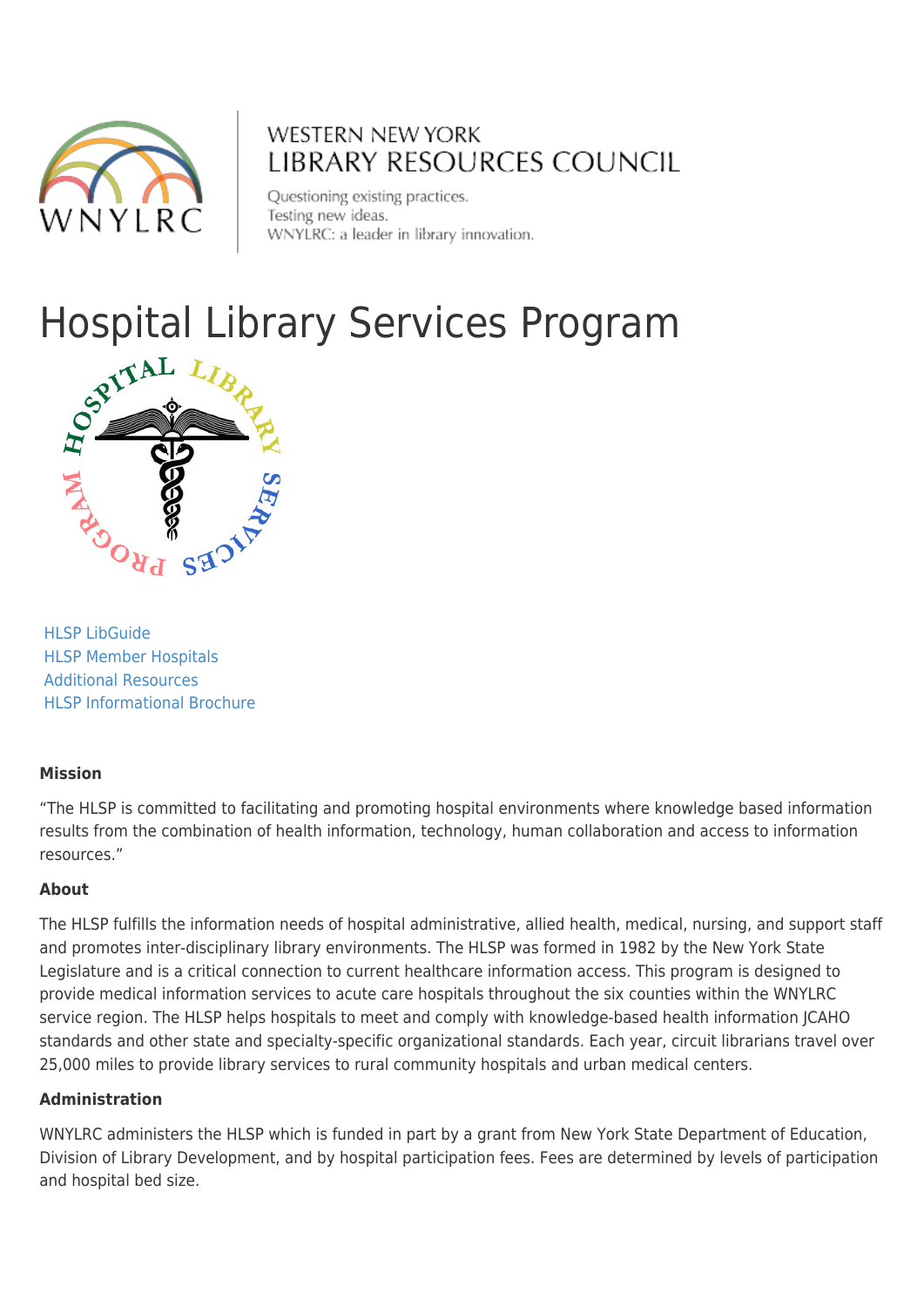[HLSP Regulations 90.17](http://www.wnylrc.org/uploads/documents/ny3rlawsregs/hlsp_regulations_90_17.pdf) [HLSP Law 273](http://www.wnylrc.org/uploads/documents/ny3rlawsregs/ny3r_general_laws_hlsp_273.pdf)

#### **HLSP offers two primary program options:**

**Grant Hospitals:** For the larger teaching hospitals, HLSP provides grant funds to supplement the hospital's budget for library materials and equipment which results in enhanced access to health care information in the WNY community. Eligible hospitals must be under the direction of a .5 minimum FTE M.L.S. librarian in order to receive a grant.

**Circuit Hospitals:** For hospitals without a librarian on staff, circuit librarians regularly schedule on-site visits and provide off-site services when requested. They conduct reference and database searches, facilitate interlibrary loan requests, provide database and search training, visit hospital departments and develop and manage on-site library collections.

#### **Benefits**

Value added benefits to participating hospitals include HLSP subsidized access to Hospital Library Online resources, cooperative purchasing programs that provide preferred discounts on books, databases and serial service charges, and free or low cost continuing education and training classes at the WNYLRC Training Center. The HLSP annually offers several classes with Medical Library Association continuing education credits. It has also secured grants from outside organizations such as the National Library of Medicine to benefit participants.

#### **MISP**

WNYLRC administers the New York State Medical Information Subsidy Program or "MISP" in its service region. MISP funds are allocated to regional acute care hospitals libraries, and other institutions. Individual MISP subsidy quotas are primarily designated for acute care hospitals and are based on several factors including previous usage and availability of funds.

Upon request, WNYLRC deposits funds into hospital EFTS (Electronic Funds Transfer System) accounts to pay for medically-related interlibrary loan invoices. WNYLRC will also pay invoices on behalf of participants for medicallyrelated interlibrary loans, mediated database searches on health-related topics, and access to electronic medical information databases. These funds benefit the health information needs of approximately 89 multi-type institutions including hospital, school, public, academic, etc. in the region.

[MISP Law 273](http://www.wnylrc.org/uploads/documents/ny3rlawsregs/ny3r_general_laws_hlsp_273_misp_guidelines.pdf) (Guidelines) [MISP Law 273](http://www.wnylrc.org/uploads/documents/ny3rlawsregs/ny3r_general_laws_hlsp_273_misp.pdf)

### HLSP Member Hospitals

#### **Buffalo General Medical Center/Kaleida Health**

Buffalo, NY 14203 Hank Cole, HLSP Liaison Adrienne Doepp, MLS, HLSP Circuit Librarian 716-859-2878 <http://www.kaleidahealth.org/bgmc>

**Erie County Medical Corp.** (ECMC) Buffalo, NY 14215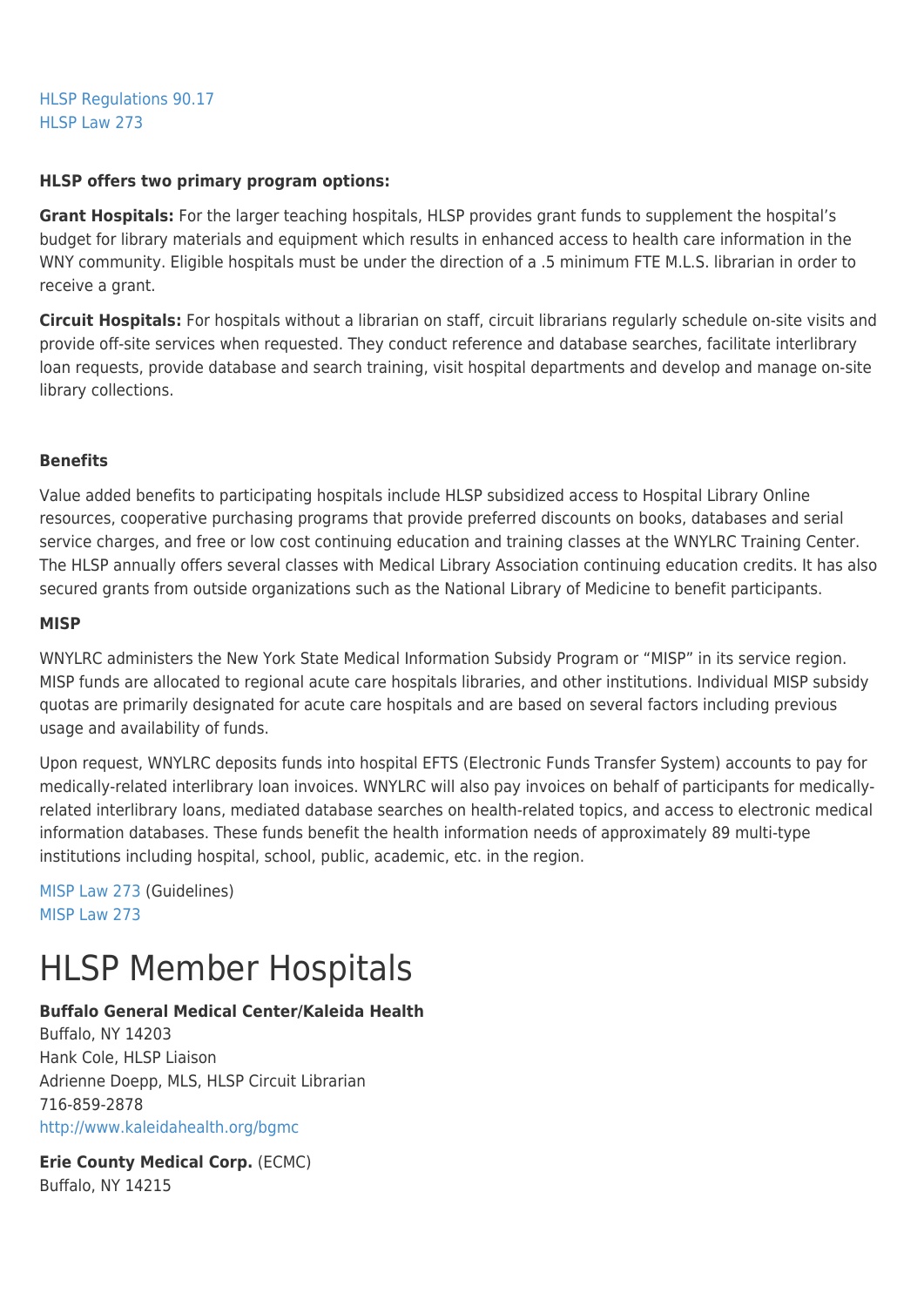Susan Forrest, MLS, Library Director 716-898-3939 [www.ecmc.edu](http://www.ecmc.edu/)

#### **Kenmore Mercy Hospital/Catholic Health**

Kenmore, NY 14217 Shannon Lavocat, HLSP Liaison Grace Di Virgilio, MLS, HLSP Circuit Librarian 716-447-6114 <http://www.chsbuffalo.org/Home/facilities/hospitals/kmh>

#### **Mercy Hospital/Catholic Health**

Buffalo, NY 14220 Grace Di Virgilio, MLS, HLSP Circuit Librarian 716-828-2160 <http://www.chsbuffalo.org/Home/facilities/hospitals/mhob>

#### **Millard Fillmore Hospital - Suburban/Kaleida Health**

Williamsville, NY 14221 Robin Flynn, HLSP Liaison Adrienne Doepp, MLS, HLSP Circuit Librarian 716-568-6540 <http://www.kaleidahealth.org/suburban>

#### **Mount Saint Mary's Hospital/Catholic Health**

Lewiston, NY 14092 Ron Smith, HLSP Liaison Olivia Helfer, MLS, HLSP Circuit Librarian [http://www.msmh.org](http://www.msmh.org/)

#### **Niagara Falls Memorial Medical Center**

Niagara Falls, NY 14302-0708

Jennifer Smith, Liaison Olivia Helfer, MLS, HLSP Circuit Librarian [http://www.nfmmc.org](http://www.nfmmc.org/)

#### **John R. Oishei Children's Hospital/Kaleida Health**

Buffalo, NY 14203 Hank Cole, HLSP Liaison Adrienne Doepp, MLS, HLSP Circuit Librarian <http://www.kaleidahealth.org/childrens>

#### **Roswell Park Comprehensive Cancer Center**

Buffalo, NY 14203 Lisabeth Becker, MLS, Librarian 716-845-1653 <http://www.roswellpark.org/>

#### **Sisters of Charity Hospital/Catholic Health**

Buffalo, NY 14214 Patty Licata, HLSP Liaison Olivia Helfer, MLS, HLSP Circuit Librarian